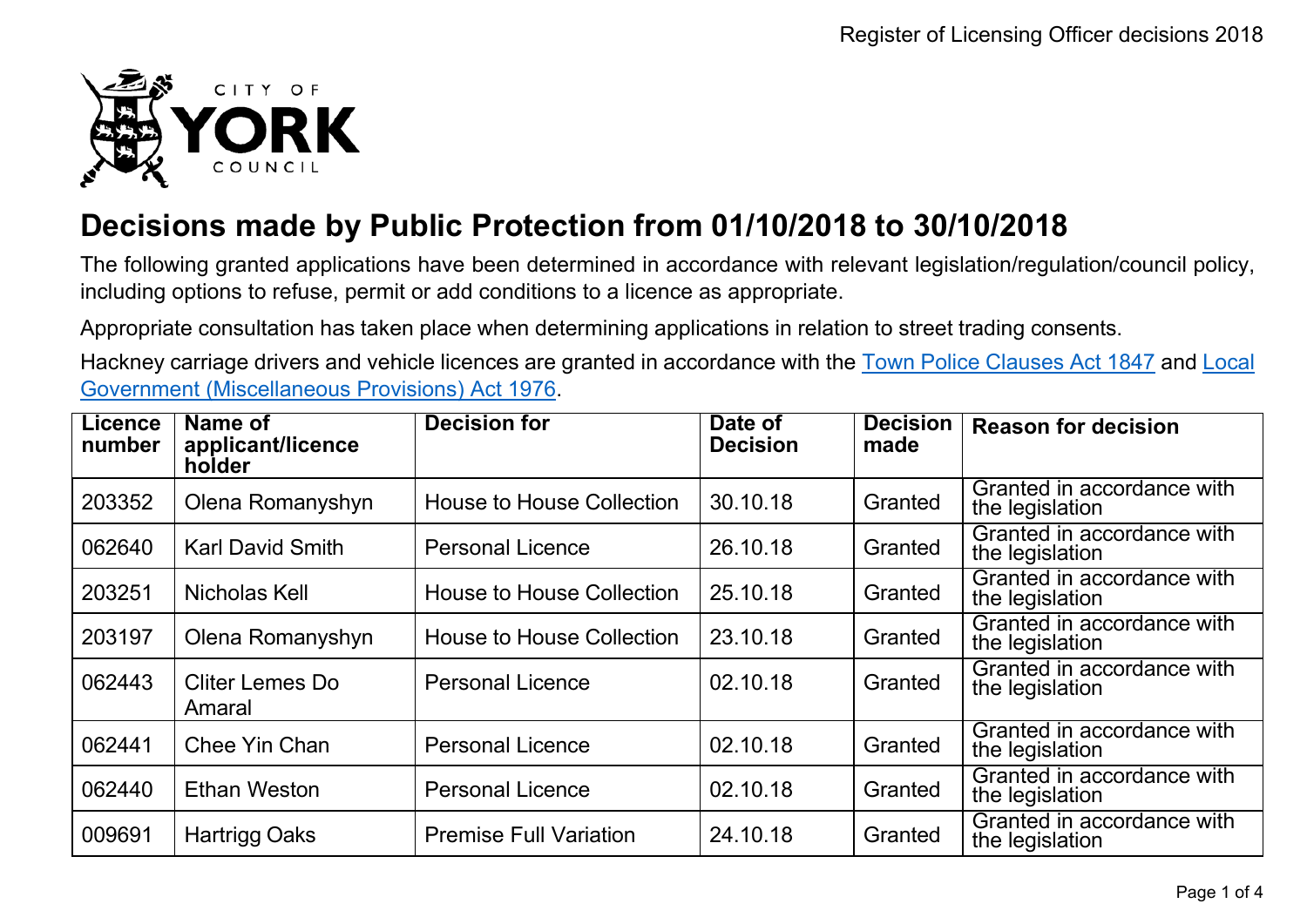Register of Licensing Officer decisions 2018

| <b>Licence</b><br>number | Name of<br>applicant/licence<br>holder | <b>Decision for</b>             | Date of<br><b>Decision</b> | <b>Decision</b><br>made | <b>Reason for decision</b>                    |
|--------------------------|----------------------------------------|---------------------------------|----------------------------|-------------------------|-----------------------------------------------|
| 203242                   | <b>John James</b>                      | <b>Static Street Collection</b> | 24.10.18                   | Granted                 | Granted in accordance with<br>the legislation |
| 203241                   | <b>John James</b>                      | <b>Static Street Collection</b> | 24.10.18                   | Granted                 | Granted in accordance with<br>the legislation |
| 203240                   | John James                             | <b>Static Street Collection</b> | 24.10.18                   | Granted                 | Granted in accordance with<br>the legislation |
| 203239                   | <b>John James</b>                      | <b>Static Street Collection</b> | 24.10.18                   | Granted                 | Granted in accordance with<br>the legislation |
| 203238                   | <b>John James</b>                      | <b>Static Street Collection</b> | 24.10.18                   | Granted                 | Granted in accordance with<br>the legislation |
| 203237                   | <b>John James</b>                      | <b>Static Street Collection</b> | 24.10.18                   | Granted                 | Granted in accordance with<br>the legislation |
| 203236                   | John James                             | <b>Static Street Collection</b> | 24.10.18                   | Granted                 | Granted in accordance with<br>the legislation |
| 203235                   | John James                             | <b>Static Street Collection</b> | 24.10.18                   | Granted                 | Granted in accordance with<br>the legislation |
| 203234                   | <b>John James</b>                      | <b>Static Street Collection</b> | 24.10.18                   | Granted                 | Granted in accordance with<br>the legislation |
| 203233                   | John James                             | <b>Static Street Collection</b> | 24.10.18                   | Granted                 | Granted in accordance with<br>the legislation |
| 203232                   | <b>John James</b>                      | <b>Static Street Collection</b> | 24.10.18                   | Granted                 | Granted in accordance with<br>the legislation |
| 203231                   | <b>John James</b>                      | <b>Static Street Collection</b> | 24.10.18                   | Granted                 | Granted in accordance with<br>the legislation |
| 203228                   | <b>John James</b>                      | <b>Static Street Collection</b> | 24.10.18                   | Granted                 | Granted in accordance with<br>the legislation |
| 203227                   | <b>John James</b>                      | <b>Static Street Collection</b> | 24.10.18                   | Granted                 | Granted in accordance with<br>the legislation |
| 203226                   | John James                             | <b>Static Street Collection</b> | 24.10.18                   | Granted                 | Granted in accordance with<br>the legislation |
| 203225                   | Maureen Hallam                         | <b>Static Street Collection</b> | 24.10.18                   | Granted                 | Granted in accordance with<br>the legislation |
| 203224                   | <b>Maureen Hallam</b>                  | <b>Static Street Collection</b> | 24.10.18                   | Granted                 | Granted in accordance with<br>the legislation |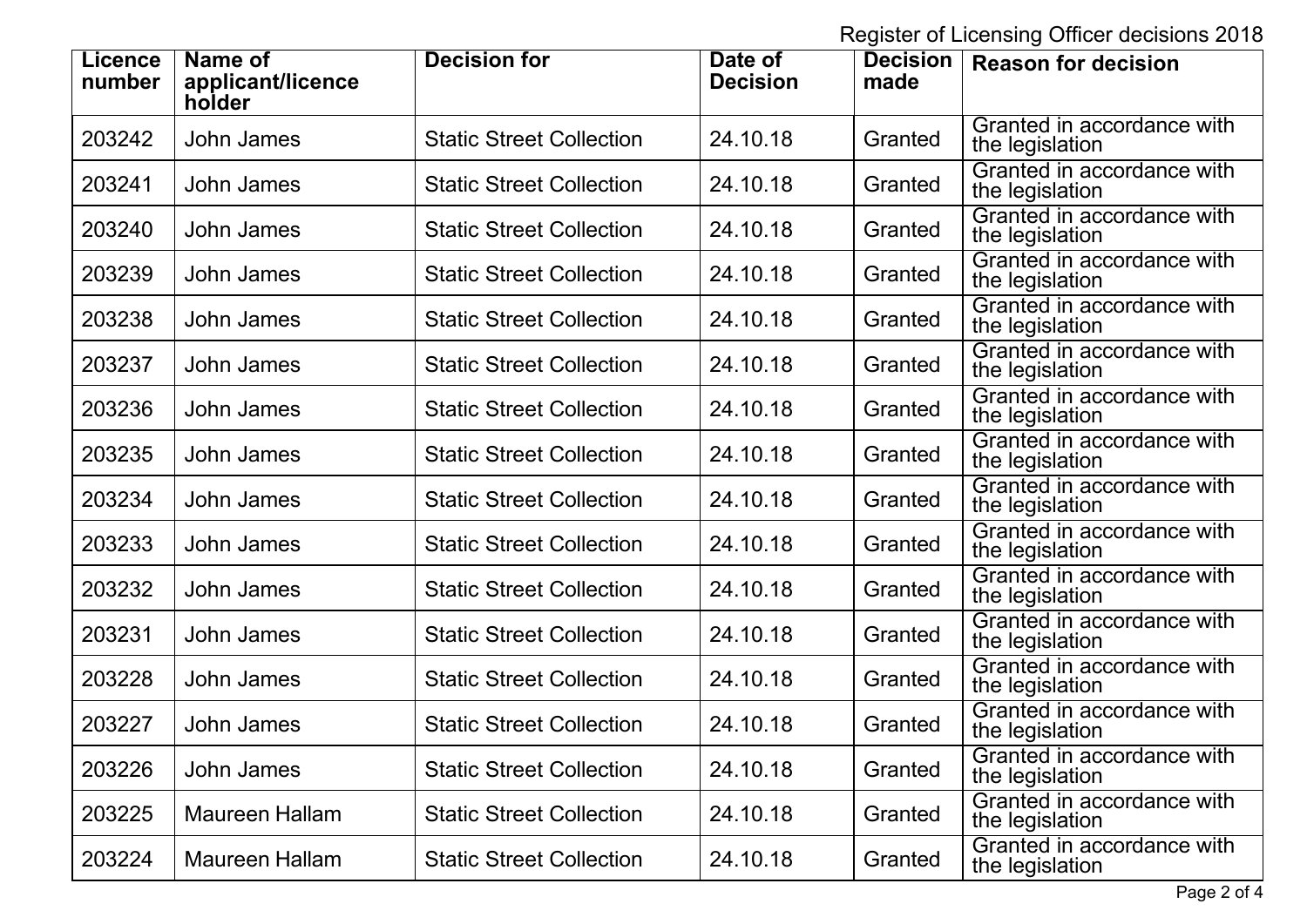Register of Licensing Officer decisions 2018

| <b>Licence</b><br>number | Name of<br>applicant/licence<br>holder                    | <b>Decision for</b>              | Date of<br><b>Decision</b> | <b>Decision</b><br>made | <b>Reason for decision</b>                    |
|--------------------------|-----------------------------------------------------------|----------------------------------|----------------------------|-------------------------|-----------------------------------------------|
| 203223                   | <b>Maureen Hallam</b>                                     | <b>Static Street Collection</b>  | 24.10.18                   | Granted                 | Granted in accordance with<br>the legislation |
| 203222                   | Maureen Hallam                                            | <b>Static Street Collection</b>  | 24.10.18                   | Granted                 | Granted in accordance with<br>the legislation |
| 203221                   | Maureen Hallam                                            | <b>Static Street Collection</b>  | 24.10.18                   | Granted                 | Granted in accordance with<br>the legislation |
| 062620                   | <b>Friends of New</b><br><b>Earswick Swimming</b><br>Pool | <b>Lottery Licence</b>           | 24.10.18                   | Granted                 | Granted in accordance with<br>the legislation |
| 203205                   | Steve Jenkinson                                           | <b>House to House Collection</b> | 24.10.18                   | Granted                 | Granted in accordance with<br>the legislation |
| 203197                   | Olena Romanyshyn                                          | House to House Collection        | 23.10.18                   | Granted                 | Granted in accordance with<br>the legislation |
| 202452                   | <b>Stephenie Pearson</b>                                  | <b>Static Street Collection</b>  | 18.10.18                   | Granted                 | Granted in accordance with<br>the legislation |
| 062557                   | <b>April Edgar-Hotchkies</b>                              | <b>Personal Licence</b>          | 16.10.2018                 | Granted                 | Granted in accordance with<br>the legislation |
| 203050                   | Keith Johnson                                             | <b>Static Street Collection</b>  | 17.10.2018                 | Granted                 | Granted in accordance with<br>the legislation |
| 203047                   | David Gant                                                | <b>Static Street Collection</b>  | 17.10.2018                 | Granted                 | Granted in accordance with<br>the legislation |
| 202030                   | <b>Stephen Ellis</b>                                      | <b>House to House Collection</b> | 17.10.2018                 | Granted                 | Granted in accordance with<br>the legislation |
| 202698                   | Dovile Stasiuleviciene                                    | <b>House to House Collection</b> | 17.10.2018                 | Granted                 | Granted in accordance with<br>the legislation |
| 202697                   | Cira Franchi                                              | <b>House to House Collection</b> | 17.10.2018                 | Granted                 | Granted in accordance with<br>the legislation |
| 2030354                  | Lucy Gray                                                 | <b>Static Street Collection</b>  | 17/10/2018                 | Granted                 | Granted in accordance with<br>the legislation |
| 062540                   | <b>Thalia O'Rourke</b>                                    | <b>Personal Licence</b>          | 16/10/2018                 | Granted                 | Granted in accordance with<br>the legislation |
| 062535                   | Marilla Lee                                               | <b>Personal Licence</b>          | 15/10/2018                 | Granted                 | Granted in accordance with<br>the legislation |